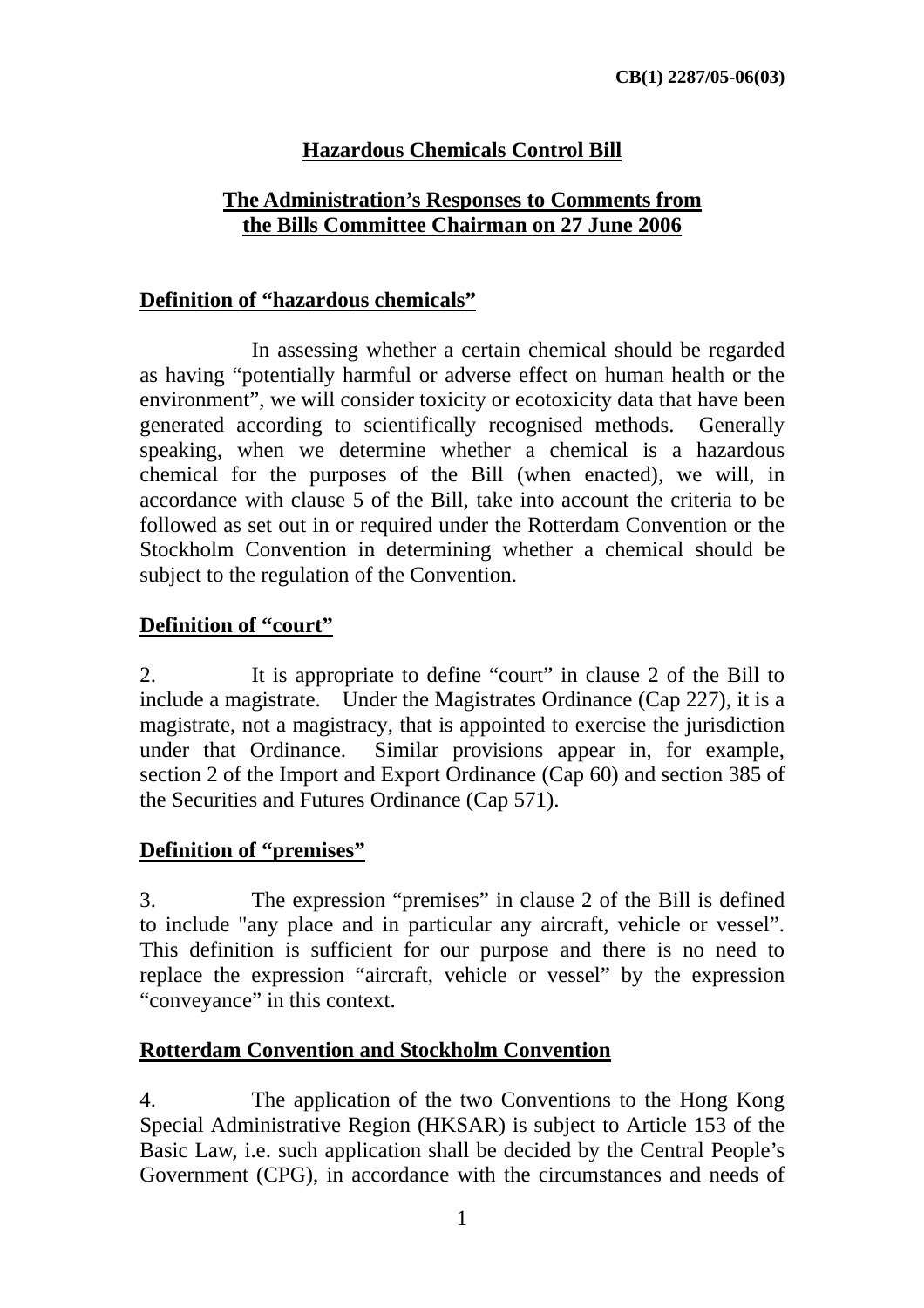the HKSAR, and after seeking the views of the Government of the HKSAR. In this regard, the CPG has consulted the Government on the application of the two Conventions to the HKSAR. The Stockholm Convention has been applied to the HKSAR after such consultation.

## **Binding Effect**

5. If the criminal liability under the Bill is interpreted by the court as applying to individual public officers, any fine imposed on the public officer concerned will be payable by the public officer convicted.

## **Clause 6(1)**

6. The term "manufacture" as defined in clause 2 of the Bill involves an intention or a deliberate act to make something. It does not cover the unintentional production and release of scheduled chemicals (i.e. by-products) during the manufacture of something else. Neither is this scenario covered by the expression "causing the chemical to be manufactured" in the definition. This expression aims to cover the scenario in which a person asks someone to manufacture a chemical on his behalf.

## **Clauses 7 and 8**

7. Transhipment cargo of scheduled chemicals is subject to import/export control under the Bill, i.e. activity-based import/export permits need to be obtained. The import/export permits are valid for 12 months. The import/export of each consignment of transhipment cargo (except for air transhipment cargo which is subject to a proposed trade facilitation measure) also needs consignment-based import/export licences under Cap 60. The consignment-based import and export licences are generally valid for 6 months and 28 days, respectively. The licence holder is allowed to import/export the transhipment cargo under such consignment within the validity period of the import/export licence issued. If for any reason such transhipment cargo cannot be exported within the validity period of the export licence, a new valid export licence will be necessary for exporting the said cargo.

# **Clause 10(4)**

8. Clause 10(4)(a) seeks to reflect our policy intent that the manufacture of any Type 1 chemicals shall be prohibited except for use in laboratory-scale research purpose or as a reference standard, in which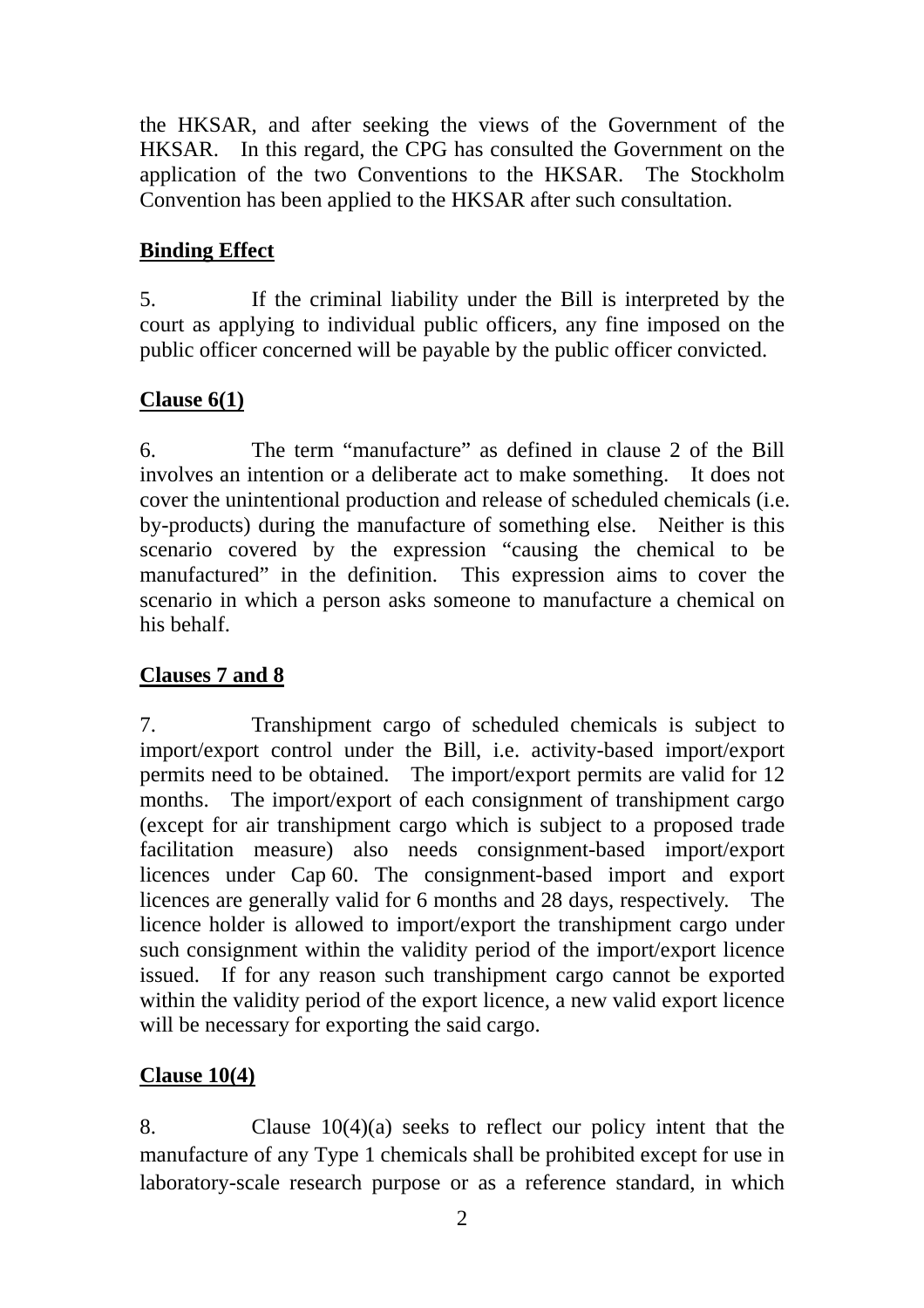case a permit shall be required under the Bill. This seeks to reflect the general requirement under the Stockholm Convention that the manufacture of such chemicals should be eliminated except for quantities used in laboratory-scale research or as a reference standard. Clause  $10(4)(b)$  is drafted differently from clause  $10(4)(a)$  because Type 2 chemicals are not subject to the same general requirement.

#### **Clauses 11(3), 13(3), 22(3) and 23(3)**

9. These provisions give DEP the power to regulate non-pesticide hazardous chemicals that are specified in the Bill in such a manner as to be more stringent than what is required under the two Conventions. One possibility is that before the Convention requirements are updated by international agreement amending or supplementing the Stockholm Convention or the Rotterdam Convention (which may be a lengthy process), we consider it necessary to adopt the more stringent measures locally in the interest of protecting human health and the environment, having regard to the circumstances of the HKSAR.

## **Clauses 16(2), 21(1) and 29(1)**

10. A specific timeframe in these provisions is too rigid. The flexibility with "as soon as practicable" seeks to cater for the circumstances of different permit holders when it comes to returning the relevant permits to the Director of Environmental Protection etc. Our policy intent in clauses 16(2), 21(1) and 29(1) is that the permit holder shall return the relevant permit as soon as it can reasonably be done. Such flexibility should not lead to serious consequences given that the offence provision gives a person a defence of reasonable excuse. A similar provision appears in section 24 of the Waste Disposal (Chemical Waste) (General) Regulation (Cap 354C).

#### **Clause 17(2)**

11. Clause 17(1) requires the Director of Environmental Protection to issue a permit with its conditions varied to the permit holder under the circumstances mentioned in that provision. Notwithstanding clause 17(1), clause 17(2) empowers the Director to refuse to issue such a permit if the permit holder fails to return the "original" permit to the Director in accordance with clause 16 of the Bill. The expression "the Director *may refuse to issue a permit under subsection (1)* [of section 17]" in clause 17(2) means that the Director *may refuse to issue a permit*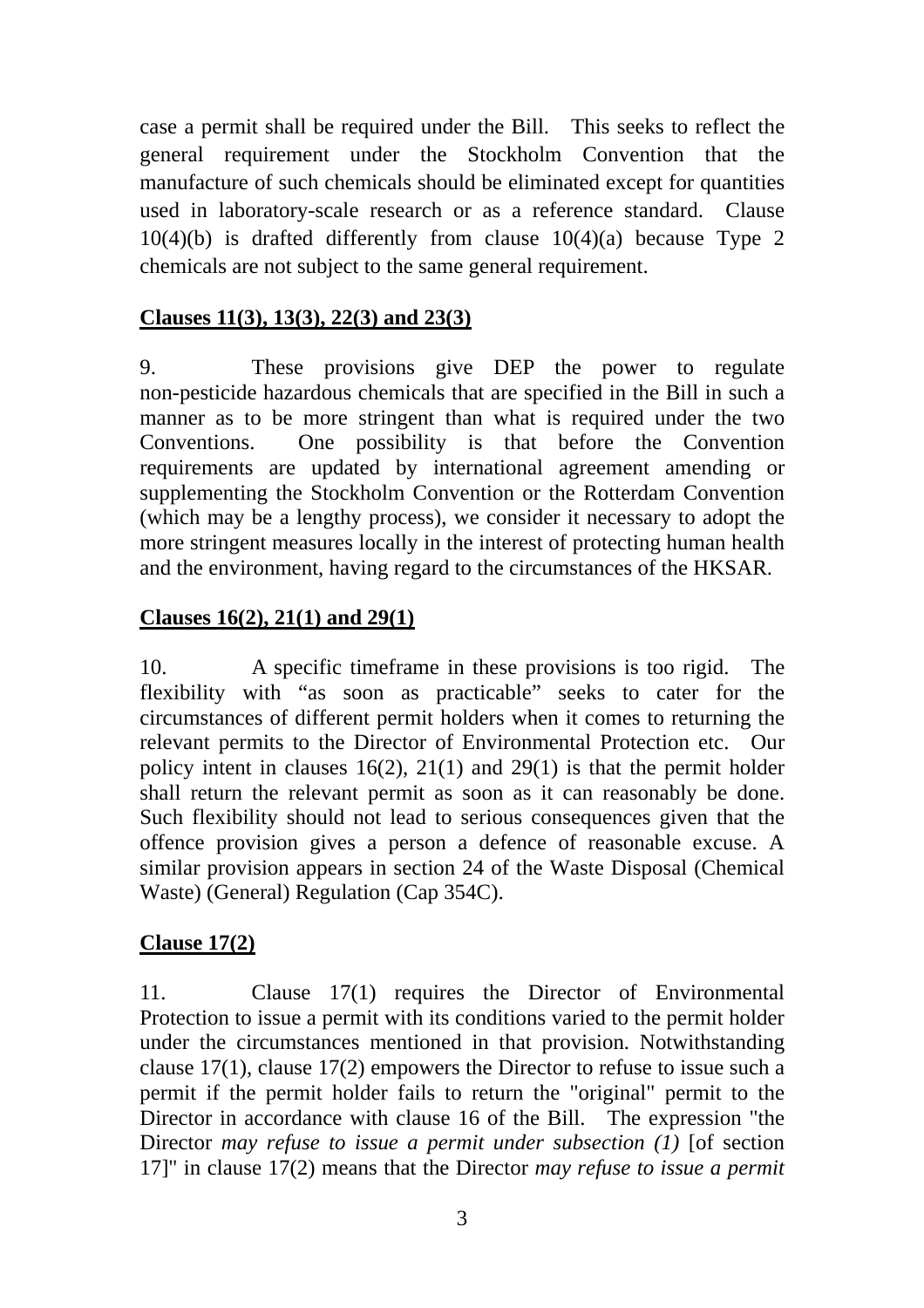*with its conditions varied* under clause 17(1). We therefore need not amend clause 17(2).

## **Clause 26**

12. This provision imposes a strict liability offence. Given the seriousness of the offence, we do not consider it appropriate to introduce a defence of reasonable excuse.

# **Clause 32**

13. This provision enables a public officer authorized under the Bill to enter non-domestic premises to carry out routine inspections. We do not consider it appropriate to restrict the exercise of the power in the provision to emergency circumstances.

# **Clause 32(1)**

14. The term "reasonable time" in this provision includes normal working hours depending on the trade involved. We consider it more appropriate to use this term rather than specifying specific hours in the Bill.

# **Clause 34(2)(a)**

15. The expression "... enter, by force if necessary ..." in this provision means "... enter by the use of reasonable force if necessary ...".

## **Clause 36**

16. This is a common provision in the laws of Hong Kong. It seeks to protect the individuals affected, including his/her privacy. We would make reference to the practice adopted in enforcing similar provisions in other contexts and draw up guidelines for the authorized officers as to how the trans-sexual case could be handled in a way that would respect, as far as possible, the privacy of the individuals affected.

## **Clause 39(4)**

17. If a permit has been lost at the time when the permit holder makes an application under clause 39(1), the permit is not available to the permit holder at the time when he makes the application under that clause. If the permit is subsequently found, it should be dealt with in accordance